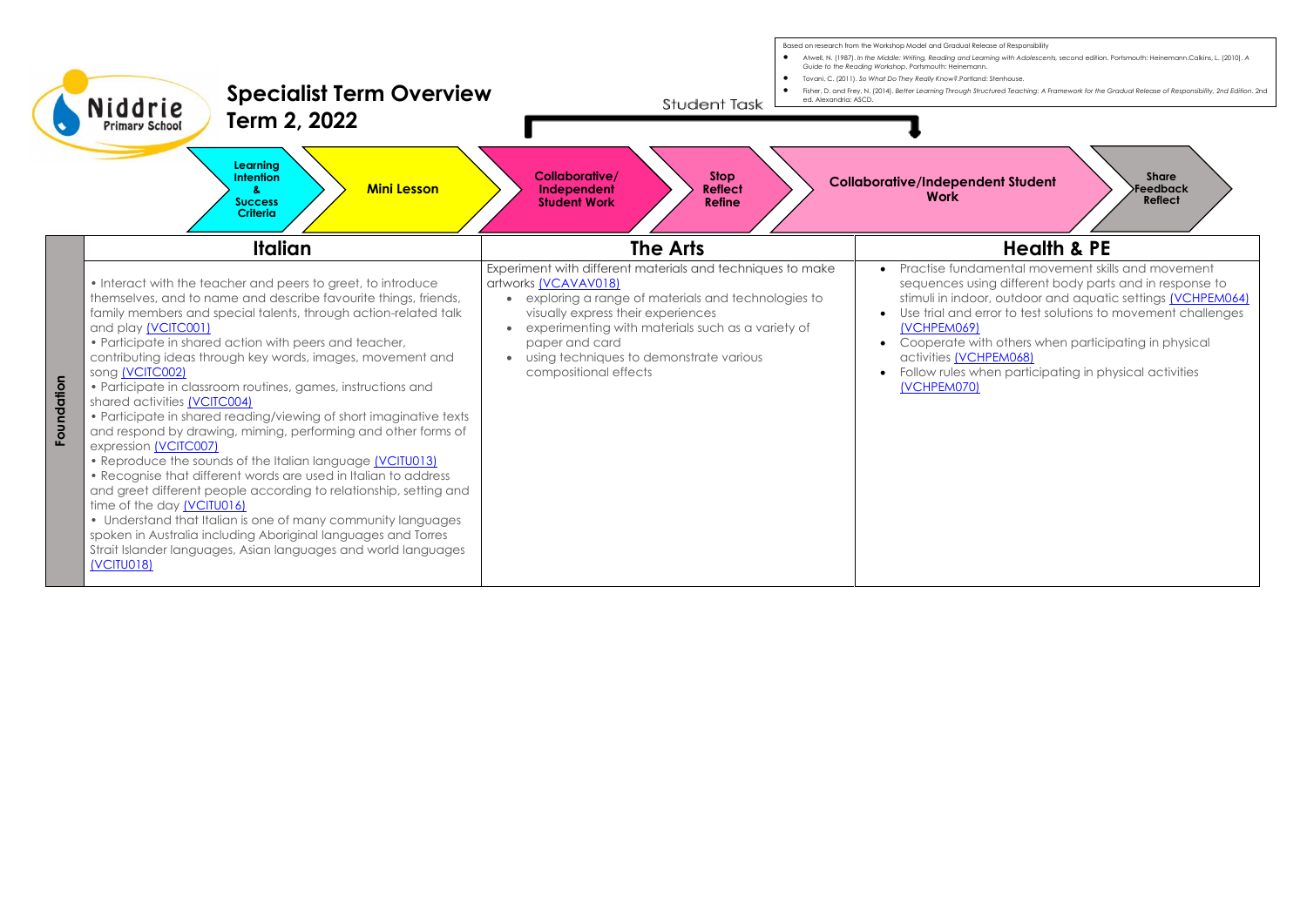**Year 1**

• Use strategies to work in group situations when participating in physical activities [\(VCHPEM085\)](https://victoriancurriculum.vcaa.vic.edu.au/Curriculum/ContentDescription/VCHPEM085) ge of alternatives and test their effectiveness o<br>movement challenges <u>(VCHPEM086)</u>  $\frac{1}{2}$  ind fair play when creating and participating ivities [\(VCHPEM087\)](https://victoriancurriculum.vcaa.vic.edu.au/Curriculum/ContentDescription/VCHPEM087)

> mental movement skills in different movement door, outdoor and aquatic settings

- to work in group situations when participating ivities <u>(VCHPEM085)</u>
- ge of alternatives and test their effectiveness w<br>movement challenges <u>(VCHPEM086)</u>
- and fair play when creating and participating ivities [\(VCHPEM087\)](https://victoriancurriculum.vcaa.vic.edu.au/Curriculum/ContentDescription/VCHPEM087)

| • Interact with the teacher and peers to greet, to introduce<br>themselves, and to name and describe favourite things, friends,<br>family members and special talents, through action-related talk<br>and play (VCITC001)<br>• Participate in shared action with peers and teacher,<br>contributing ideas through key words, images, movement and<br>song (VCITC002)<br>• Participate in classroom routines, games, instructions and<br>shared activities (VCITC004)<br>• Participate in shared reading/viewing of short imaginative texts<br>and respond by drawing, miming, performing and other forms of<br>expression (VCITC007)<br>• Reproduce the sounds of the Italian language (VCITU013)<br>• Notice and use some aspects of the Italian language system,<br>including gender forms, simple sentence structures and the<br>placement of adjectives (VCITU014)<br>• Understand that language is organised as texts (VCITU015)<br>• Recognise that different words are used in Italian to address<br>and greet different people according to relationship, setting and<br>time of the day (VCITU016)<br>• Understand that Italian is one of many community languages<br>spoken in Australia including Aboriginal languages and Torres<br>Strait Islander languages, Asian languages and world languages<br>(VCITU018)               | Experiment with different materials, techniques and processes<br>to make artworks in a range of art forms (VCAVAV022)<br>experimenting with a range of materials to visually<br>express their experiences, ideas and emotions<br>using and experimenting with a range of techniques<br>and processes to demonstrate various compositional<br>effects based on their intentions and choice of subject<br>matter<br>identifying and following technical processes and safe<br>practices in relation to specific art processes to make<br>artworks, for example, construction techniques | Perform fundar<br>$\bullet$<br>situations in ind<br>(VCHPEM080)<br>Use strategies t<br>$\bullet$<br>in physical acti<br>Propose a rang<br>$\bullet$<br>when solving m<br>Identify rules ar<br>$\bullet$<br>in physical acti |
|--------------------------------------------------------------------------------------------------------------------------------------------------------------------------------------------------------------------------------------------------------------------------------------------------------------------------------------------------------------------------------------------------------------------------------------------------------------------------------------------------------------------------------------------------------------------------------------------------------------------------------------------------------------------------------------------------------------------------------------------------------------------------------------------------------------------------------------------------------------------------------------------------------------------------------------------------------------------------------------------------------------------------------------------------------------------------------------------------------------------------------------------------------------------------------------------------------------------------------------------------------------------------------------------------------------------------------------------|---------------------------------------------------------------------------------------------------------------------------------------------------------------------------------------------------------------------------------------------------------------------------------------------------------------------------------------------------------------------------------------------------------------------------------------------------------------------------------------------------------------------------------------------------------------------------------------|-----------------------------------------------------------------------------------------------------------------------------------------------------------------------------------------------------------------------------|
| • Interact with the teacher and peers to greet, to introduce<br>themselves, and to name and describe favourite things, friends,<br>family members and special talents, through action-related talk<br>and play (VCITC001)<br>• Participate in shared action with peers and teacher,<br>contributing ideas through key words, images, movement and<br>song (VCITC002)<br>• Participate in classroom routines, games, instructions and<br>shared activities (VCITC004)<br>• Participate in shared reading/viewing of short imaginative texts<br>and respond by drawing, miming, performing and other forms of<br>expression (VCITC007)<br>• Reproduce the sounds of the Italian language (VCITU013)<br>• Notice and use some aspects of the Italian language system,<br>including gender forms, simple sentence structures and the<br>placement of adjectives (VCITU014)<br>. Understand that language is organised as texts <i>[VCITU015]</i><br>• Recognise that different words are used in Italian to address<br>and greet different people according to relationship, setting and<br>time of the day (VCITU016)<br>• Understand that Italian is one of many community languages<br>spoken in Australia including Aboriginal languages and Torres<br>Strait Islander languages, Asian languages and world languages<br><b>(VCITU018)</b> | Experiment with different materials, techniques and processes<br>to make artworks in a range of art forms (VCAVAV022)<br>experimenting with a range of materials to visually<br>express their experiences, ideas and emotions<br>using and experimenting with a range of techniques<br>and processes to demonstrate various compositional<br>effects based on their intentions and choice of subject<br>matter<br>identifying and following technical processes and safe<br>practices in relation to specific art processes to make<br>artworks, for example, construction techniques | Perform fundar<br>$\bullet$<br>situations in ind<br>(VCHPEM080)<br>Use strategies t<br>$\bullet$<br>in physical acti<br>Propose a rang<br>$\bullet$<br>when solving m<br>Identify rules ar<br>$\bullet$<br>in physical acti |

**Year 2**

mental movement skills in different movement stoor, outdoor and aquatic settings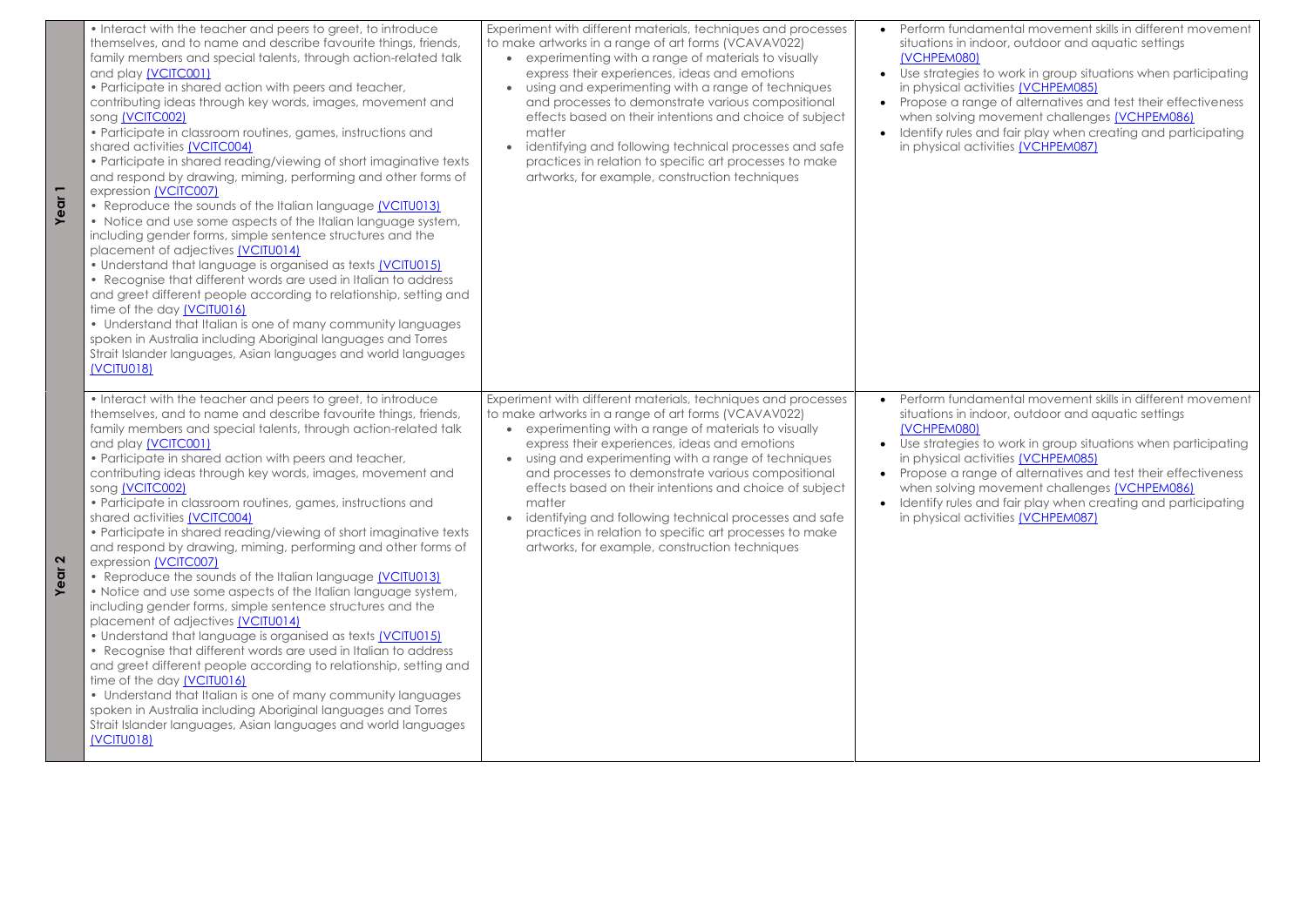**Year 3**

| • Interact and socialise with the teacher and peers to exchange<br>personal information and describe people, places, things and<br>everyday routines relating to self, school and home (VCITC020)<br>• Participate in collaborative action in class experiences and<br>activities (VCITC021)<br>• Participate in everyday transactions to obtain goods<br>(VCITC022)<br>• Participate in everyday classroom activities by asking<br>permission, requesting help, asking how to say or write something,<br>asking for repetition, praising or complimenting <i>[VCITC023]</i><br>• Give factual information about people, objects, places and<br>events in texts supported by graphics or illustrations (VCITC025)<br>• Translate texts to compare meanings and share understandings<br>about aspects of Italian language and culture that are different<br>from English (VCITC028)<br>• Create simple bilingual texts (VCITC029)<br>• Experiment with pronunciation and intonation and use rules of<br>spelling (VCITU032)<br>• Use key grammatical structures to form simple sentences,<br>including the use of possessive pronouns, prepositions, definite<br>and indefinite articles, and gender and singular/plural forms<br>(VCITU033)<br>• Recognise how grammatical structures are used to form simple<br>texts (VCITU034) | Explore ideas and artworks from different cultures and times<br>as inspiration to create visual artworks (VCAVAE025)<br>researching artworks of different styles and artists from<br>different times and cultures, to inspire their own<br>expression of ideas<br>discussing the role of the artist and artworks as an<br>expression of society<br>exploring ways to express their ideas using visual<br>conventions from different historical, social or cultural<br>contexts<br>identifying and explaining choices in art making, for<br>example, including forms, styles and visual conventions<br>in their artworks, and the influences of other artists on<br>their artworks                                        | Term 2 will focus on cro<br>introduction to A.F.L.<br>Practise and ret<br>$\circ$<br>movement situd<br>(VCHPEM097)<br>Perform movem<br>$\circ$<br>movement skills<br>Practise and ap<br>$\circ$<br>(VCHPEM099)<br>Adopt inclusive<br>$\circ$<br>activities <b>(VCHF</b><br>Apply basic rule<br>$\circ$<br>play when parti |
|-----------------------------------------------------------------------------------------------------------------------------------------------------------------------------------------------------------------------------------------------------------------------------------------------------------------------------------------------------------------------------------------------------------------------------------------------------------------------------------------------------------------------------------------------------------------------------------------------------------------------------------------------------------------------------------------------------------------------------------------------------------------------------------------------------------------------------------------------------------------------------------------------------------------------------------------------------------------------------------------------------------------------------------------------------------------------------------------------------------------------------------------------------------------------------------------------------------------------------------------------------------------------------------------------------------------------------------|--------------------------------------------------------------------------------------------------------------------------------------------------------------------------------------------------------------------------------------------------------------------------------------------------------------------------------------------------------------------------------------------------------------------------------------------------------------------------------------------------------------------------------------------------------------------------------------------------------------------------------------------------------------------------------------------------------------------------|---------------------------------------------------------------------------------------------------------------------------------------------------------------------------------------------------------------------------------------------------------------------------------------------------------------------------|
| • Interact and socialise with the teacher and peers to exchange<br>personal information and describe people, places, things and<br>everyday routines relating to self, school and home <i>[VCITC020]</i><br>• Participate in collaborative action in class experiences and<br>activities (VCITC021)<br>• Participate in everyday transactions to obtain goods<br>(VCITC022)<br>• Participate in everyday classroom activities by asking<br>permission, requesting help, asking how to say or write something,<br>asking for repetition, praising or complimenting (VCITC023)<br>• Give factual information about people, objects, places and<br>events in texts supported by graphics or illustrations (VCITC025)<br>• Translate texts to compare meanings and share<br>understandings about aspects of Italian language and culture<br>that are different from English (VCITC028)<br>• Create simple bilingual texts (VCITC029)<br>• Experiment with pronunciation and intonation and use rules of<br>spelling (VCITU032)<br>• Use key grammatical structures to form simple sentences,<br>including the use of possessive pronouns, prepositions, definite<br>and indefinite articles, and gender and singular/plural forms<br>(VCITU033)<br>• Recognise how grammatical structures are used to form simple<br>texts (VCITU034) | Explore ideas and artworks from different cultures and times<br>as inspiration to create visual artworks (VCAVAE025)<br>researching artworks of different styles and artists from<br>$\bullet$<br>different times and cultures, to inspire their own<br>expression of ideas<br>discussing the role of the artist and artworks as an<br>expression of society<br>exploring ways to express their ideas using visual<br>$\bullet$<br>conventions from different historical, social or cultural<br>contexts<br>identifying and explaining choices in art making, for<br>$\bullet$<br>example, including forms, styles and visual conventions<br>in their artworks, and the influences of other artists on<br>their artworks | Term 2 will focus on cro<br>introduction to A.F.L.<br>Practise and ret<br>$\circ$<br>movement situd<br>(VCHPEM097)<br>Perform movem<br>$\circ$<br>movement skills<br>Practise and ap<br>$\circ$<br>(VCHPEM099)<br>Adopt inclusive<br>$\circ$<br>activities <b>(VCHF</b><br>Apply basic rule<br>$\circ$<br>play when parti |

**Year 4**

## toss country running, target games and an

fine fundamental movement skills in different ations in indoor, outdoor and aquatic settings

nent sequences which link fundamental (VCHPEM098) pply movement concepts and strategies

practices when participating in physical  $PEM102$ 

es and scoring systems, and demonstrate fair ticipating [\(VCHPEM104\)](https://victoriancurriculum.vcaa.vic.edu.au/Curriculum/ContentDescription/VCHPEM104)

## toss country running, target games and an

fine fundamental movement skills in different ations in indoor, outdoor and aquatic settings

nent sequences which link fundamental MOCHPEM098) pply movement concepts and strategies

practices when participating in physical PEM102)

es and scoring systems, and demonstrate fair ticipating [\(VCHPEM104\)](https://victoriancurriculum.vcaa.vic.edu.au/Curriculum/ContentDescription/VCHPEM104)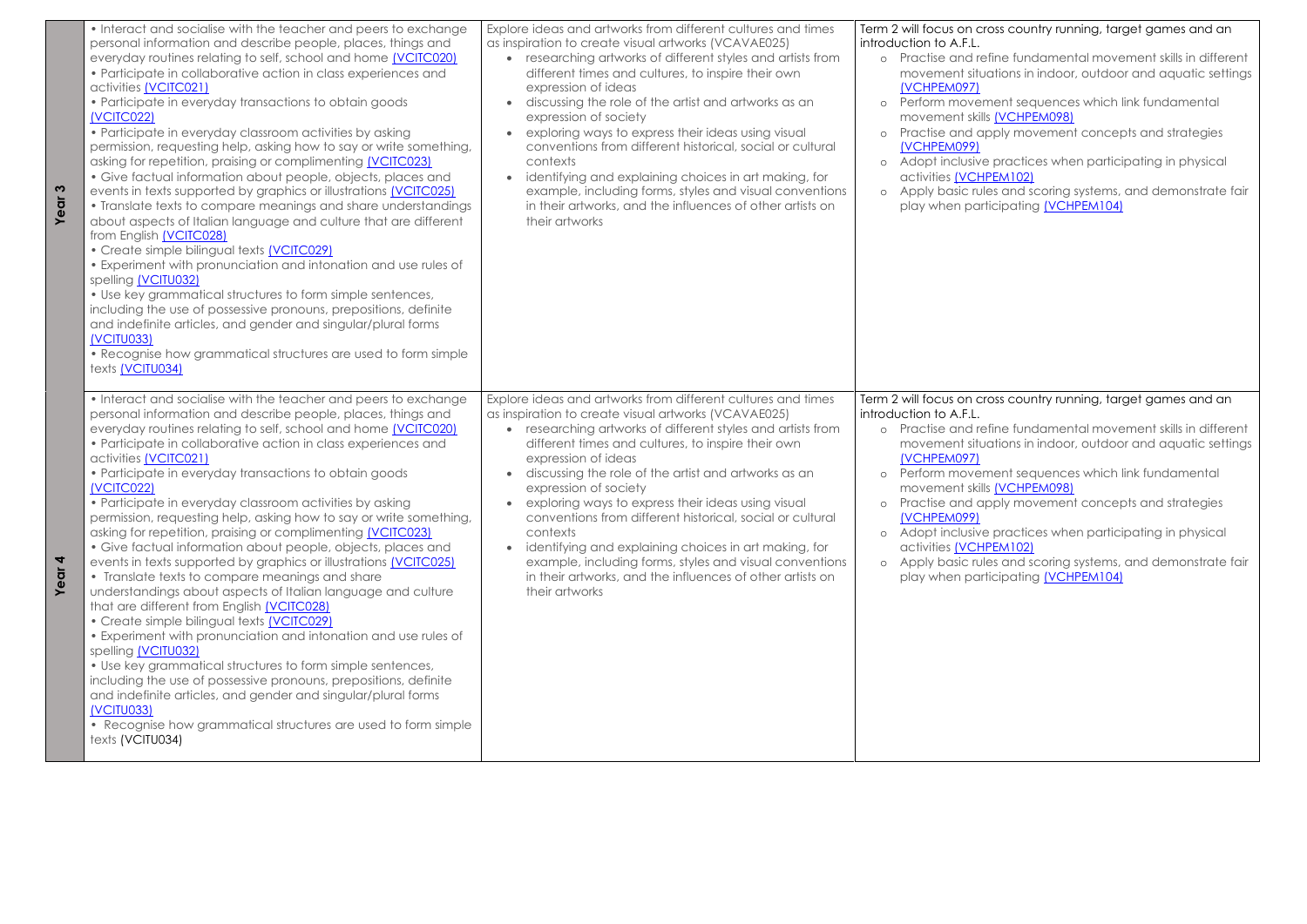**Year 5**

## cross country running, netball and A.F.L. ialised movement skills and apply them in  $\alpha$  vement situations in indoor, outdoor and ngs <mark>(VCHPEM115)</mark>

o design and perform a variety of movement sequences

apply movement concepts and strategies

ositively in groups and teams by encouraging egotiating roles and responsibilities

 $\vec{A}$  and creative thinking processes in order to id assess solutions to movement challenges

| • Interact to share interests, leisure activities, feelings, opinions<br>and preferences (VCITC039)<br>• Interact in classroom activities and create shared class routines<br>(VCITC042)<br>• Listen to, view and read texts and gather information from a<br>range of sources, including concepts drawn from other learning<br>areas (VCITC043)<br>• Represent information appropriately for different audiences,<br>using a variety of modes <i>[VCITC044]</i><br>• Translate texts, recognising that words and meanings do not<br>always correspond across languages, and expanding<br>descriptions or giving examples where necessary to assist<br>meaning (VCITC047)<br>• Create simple bilingual texts and discuss what translates easily<br>or not (VCITC048)<br>• Share aspects of own identity such as appearance, character,<br>background, family, preferences and experiences, including own<br>role as a learner of Italian, and consider how these aspects<br>contribute to identity formation (VCITC050)<br>• Develop pronunciation and intonation of Italian-specific<br>sounds (VCITU051)<br>• Use grammatical knowledge, to interpret and create meaning<br>in Italian (VCITU052)<br>• Notice and use distinctive features of text organisation in Italian<br>(VCITU053)<br>• Recognise that language use varies according to the contexts<br>of situation and culture (VCITU054)<br>• Recognise the dynamic nature of language and culture<br>(VCITU055)<br>• Understand the diversity of languages and cultures<br>represented in the classroom, and the multilingual and<br>multicultural character of Australian society (VCITU056) | Create and display artwork considering how ideas can be<br>expressed to an audience (VCAVAP031)<br>reflecting on how effectively their ideas or feelings<br>$\bullet$<br>have been expressed in their own artworks, and that of<br>others<br>Select and apply visual conventions, materials, techniques,<br>technologies and processes specific to different art forms<br>when making artworks (VCAVAV030)<br>practising art making skills using a range of materials<br>and technologies<br>making informed choices about using elements to<br>express a concept or theme<br>Explore visual arts practices as inspiration to create artworks<br>that express different ideas and beliefs (VCAVAE029)<br>exploring how artists select and manipulate materials<br>and techniques and use these in their own art making<br>exploring ideas and expressions when making artworks<br>inspired by observation<br>exploring the ways in which artists communicate their<br>views, beliefs and opinions in artworks and use these in<br>their own art making<br>making aesthetic choices about the expression of<br>ideas and beliefs and describe the use of visual<br>conventions and processes | $\circ$<br>$\circ$<br>$\circ$<br>$\circ$<br>$\circ$<br>$\circ$ | Term 2 will focus on a<br>Practise speci<br>different mov<br>aquatic settin<br>Design and p<br>(VCHPEM116)<br>Propose and<br>(VCHPEM117)<br>Participate po<br>others and ne<br>(VCHPEM120)<br>Apply critical<br>generate and<br>(VCHPEM121)<br>Demonstrate<br>the rules wher<br>(VCHPEM122) |
|-----------------------------------------------------------------------------------------------------------------------------------------------------------------------------------------------------------------------------------------------------------------------------------------------------------------------------------------------------------------------------------------------------------------------------------------------------------------------------------------------------------------------------------------------------------------------------------------------------------------------------------------------------------------------------------------------------------------------------------------------------------------------------------------------------------------------------------------------------------------------------------------------------------------------------------------------------------------------------------------------------------------------------------------------------------------------------------------------------------------------------------------------------------------------------------------------------------------------------------------------------------------------------------------------------------------------------------------------------------------------------------------------------------------------------------------------------------------------------------------------------------------------------------------------------------------------------------------------------------------------------------------------------------|---------------------------------------------------------------------------------------------------------------------------------------------------------------------------------------------------------------------------------------------------------------------------------------------------------------------------------------------------------------------------------------------------------------------------------------------------------------------------------------------------------------------------------------------------------------------------------------------------------------------------------------------------------------------------------------------------------------------------------------------------------------------------------------------------------------------------------------------------------------------------------------------------------------------------------------------------------------------------------------------------------------------------------------------------------------------------------------------------------------------------------------------------------------------------------------------|----------------------------------------------------------------|---------------------------------------------------------------------------------------------------------------------------------------------------------------------------------------------------------------------------------------------------------------------------------------------|
|                                                                                                                                                                                                                                                                                                                                                                                                                                                                                                                                                                                                                                                                                                                                                                                                                                                                                                                                                                                                                                                                                                                                                                                                                                                                                                                                                                                                                                                                                                                                                                                                                                                           |                                                                                                                                                                                                                                                                                                                                                                                                                                                                                                                                                                                                                                                                                                                                                                                                                                                                                                                                                                                                                                                                                                                                                                                             |                                                                |                                                                                                                                                                                                                                                                                             |

o Demonstrate ethical behaviour and fair play that aligns with the rules when participating in a range of physical activities